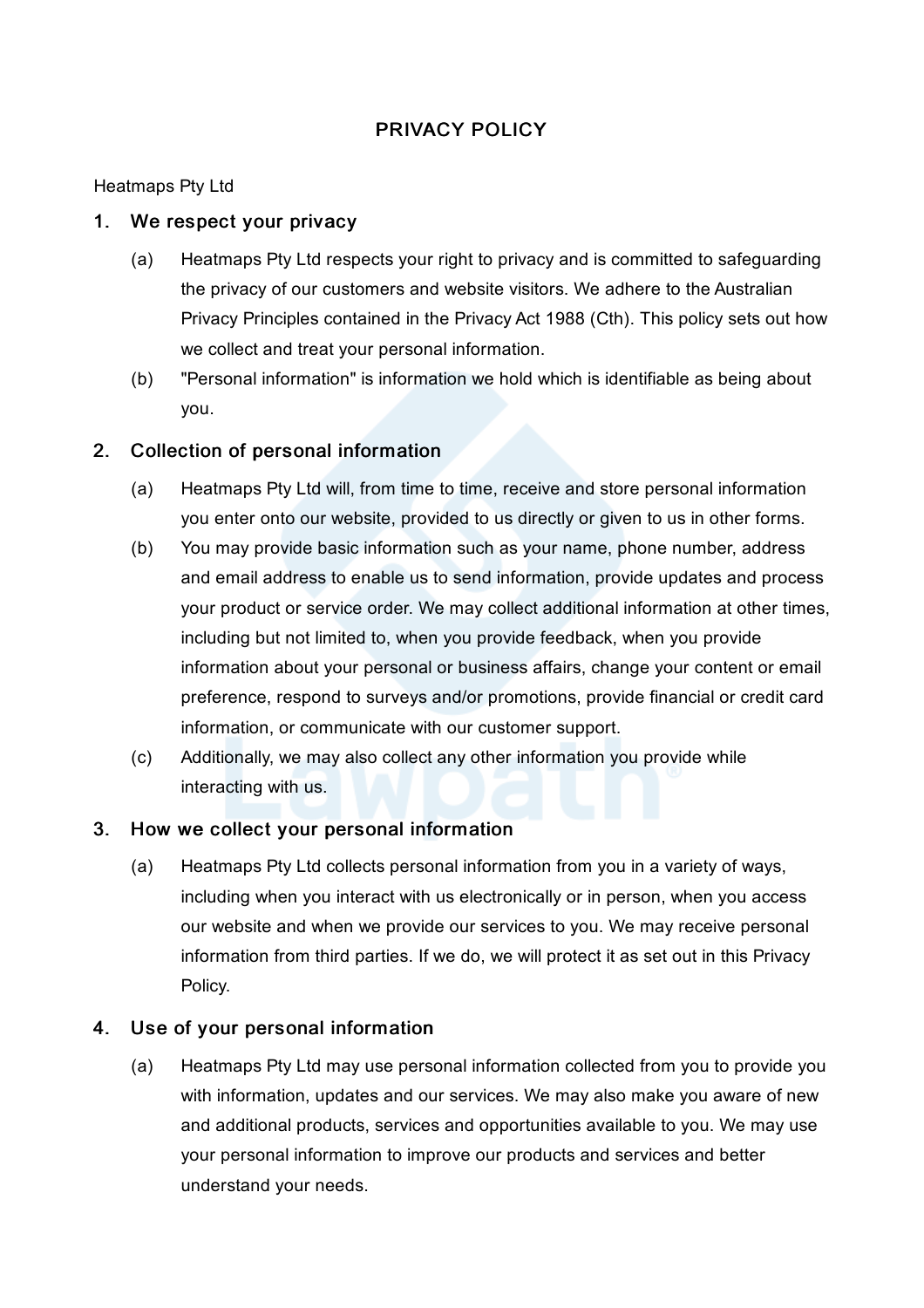(b) Heatmaps Pty Ltd may contact you by a variety of measures including, but not limited to telephone, email, sms or mail.

## 5. Disclosure of your personal information

- (a) We may disclose your personal information to any of our employees, officers, insurers, professional advisers, agents, suppliers or subcontractors insofar as reasonably necessary for the purposes set out in this Policy. Personal information is only supplied to a third party when it is required for the delivery of our services.
- (b) We may from time to time need to disclose personal information to comply with a legal requirement, such as a law, regulation, court order, subpoena, warrant, in the course of a legal proceeding or in response to a law enforcement agency request.
- (c) We may also use your personal information to protect the copyright, trademarks, legal rights, property or safety of Heatmaps Pty Ltd, heatmaps.com.au, its customers or third parties.
- (d) Information that we collect may from time to time be stored, processed in or transferred between parties located in countries outside of Australia. These may include, but are not limited to Worldwide.
- (e) If there is a change of control in our business or a sale or transfer of business assets, we reserve the right to transfer to the extent permissible at law our user databases, together with any personal information and non-personal information contained in those databases. This information may be disclosed to a potential purchaser under an agreement to maintain confidentiality. We would seek to only disclose information in good faith and where required by any of the above circumstances.
- (f) By providing us with personal information, you consent to the terms of this Privacy Policy and the types of disclosure covered by this Policy. Where we disclose your personal information to third parties, we will request that the third party follow this Policy regarding handling your personal information.

## 6. Security of your personal information

- (a) Heatmaps Pty Ltd is committed to ensuring that the information you provide to us is secure. In order to prevent unauthorised access or disclosure, we have put in place suitable physical, electronic and managerial procedures to safeguard and secure information and protect it from misuse, interference, loss and unauthorised access, modification and disclosure.
- (b) The transmission and exchange of information is carried out at your own risk. We cannot guarantee the security of any information that you transmit to us, or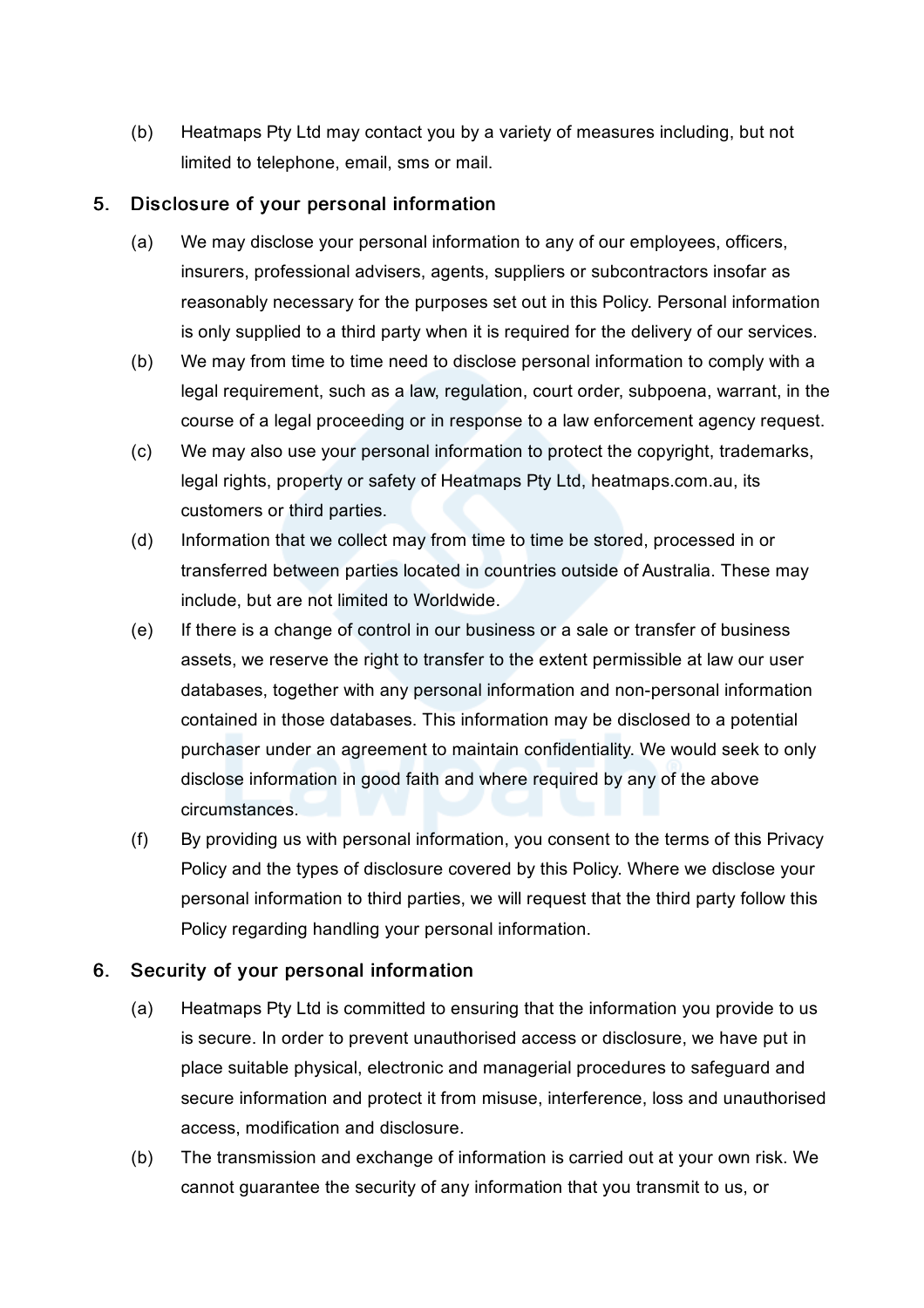receive from us. Although we take measures to safeguard against unauthorised disclosures of information, we cannot assure you that personal information that we collect will not be disclosed in a manner that is inconsistent with this Privacy Policy.

#### 7. Access to your personal information

- (a) You may request details of personal information that we hold about you in accordance with the provisions of the Privacy Act 1988 (Cth). A small administrative fee may be payable for the provision of information. If you would like a copy of the information, which we hold about you or believe that any information we hold on you is inaccurate, out of date, incomplete, irrelevant or misleading, please email us at admin@heatmaps.com.au.
- (b) We reserve the right to refuse to provide you with information that we hold about you, in certain circumstances set out in the Privacy Act.

#### 8. Complaints about privacy

(a) If you have any complaints about our privacy practises, please feel free to send in details of your complaints to 11 Burrawong rd, Avalon Beach, New South Wales, 2107. We take complaints very seriously and will respond shortly after receiving written notice of your complaint.

#### 9. Changes to Privacy Policy

(a) Please be aware that we may change this Privacy Policy in the future. We may modify this Policy at any time, in our sole discretion and all modifications will be effective immediately upon our posting of the modifications on our website or notice board. Please check back from time to time to review our Privacy Policy.

#### 10. Website

#### (a) When you visit our website

When you come to our website (heatmaps.com.au) we may collect certain information such as browser type, operating system, website visited immediately before coming to our site, etc. This information is used in an aggregated manner to analyse how people use our site, such that we can improve our service.

#### (b) Cookies

We may from time to time use cookies on our website. Cookies are very small files which a website uses to identify you when you come back to the site and to store details about your use of the site. Cookies are not malicious programs that access